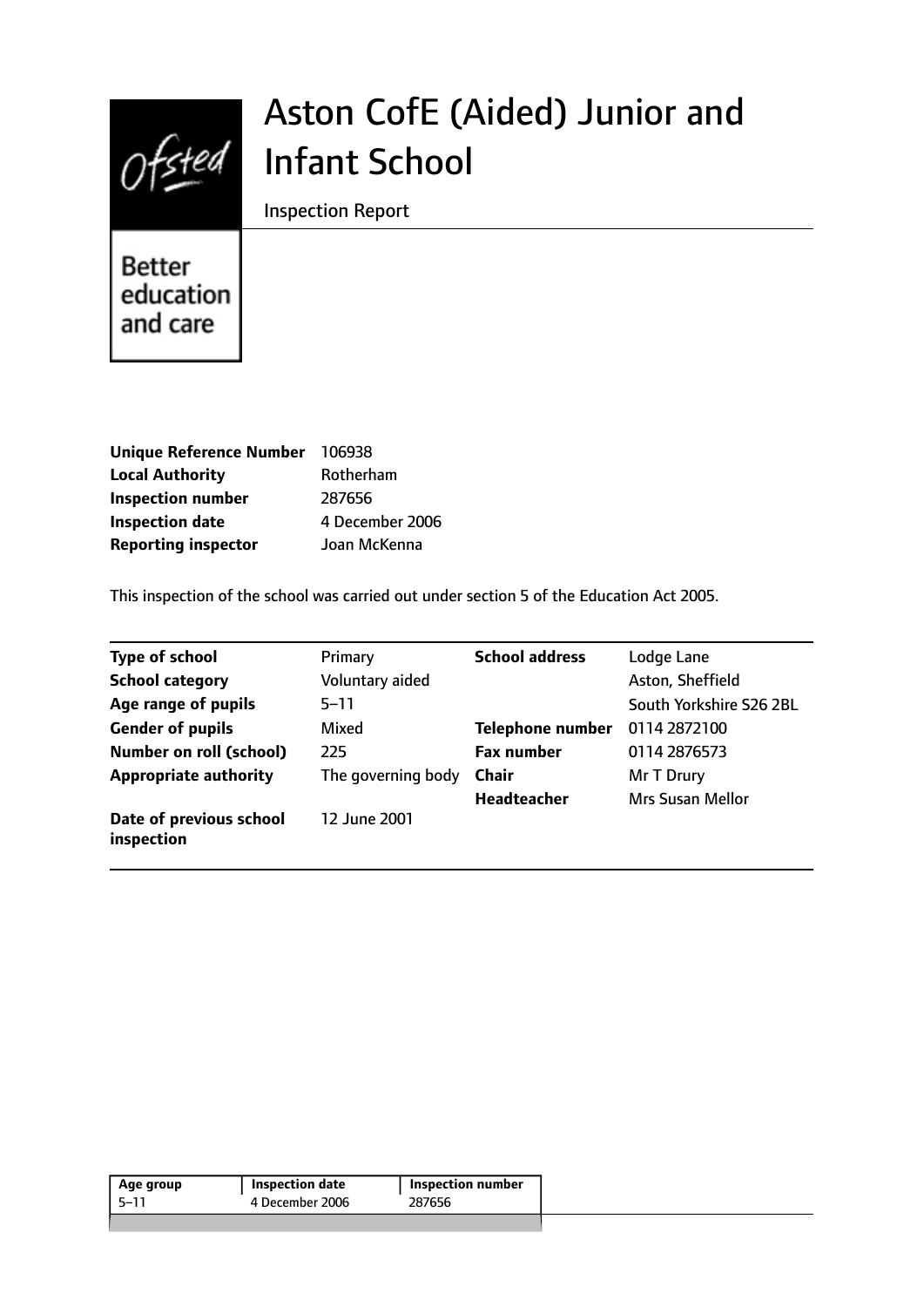© Crown copyright 2006

Website: www.ofsted.gov.uk

This document may be reproduced in whole or in part for non-commercial educational purposes, provided that the information quoted is reproduced without adaptation and the source and date of publication are stated.

Further copies of this report are obtainable from the school. Under the Education Act 2005, the school must provide a copy of this report free of charge to certain categories of people. A charge not exceeding the full cost of reproduction may be made for any other copies supplied.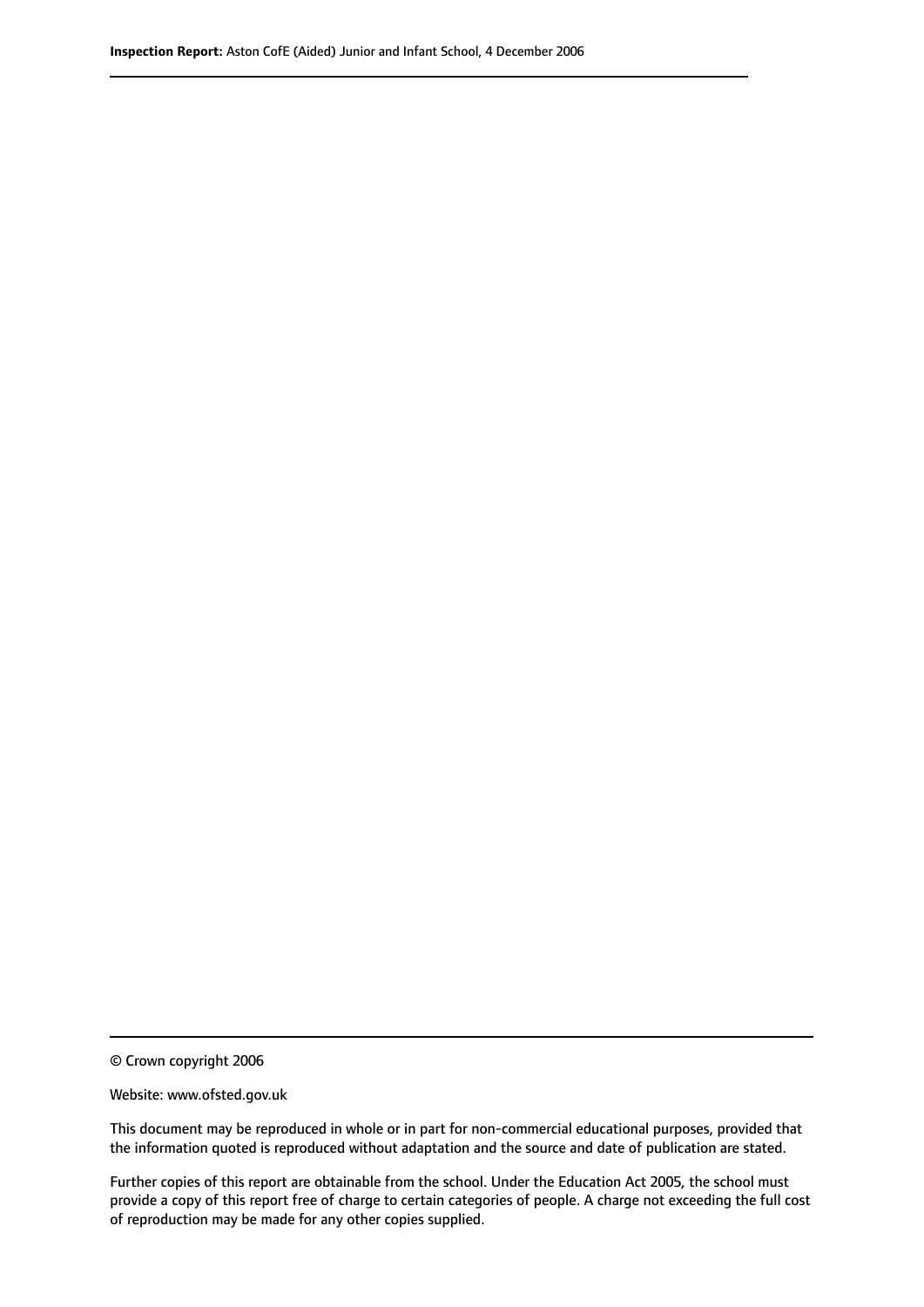# **Introduction**

The inspection was carried out by one Additional Inspector.

## **Description of the school**

This is an average size school serving a community that is more socio-economically advantaged than typically found. Almost all pupils are of White British heritage. The proportion of pupils entitled to free school meals, and the proportion with learning difficulties and/or disabilities is below average. The school has gained several awards for its work, including for Basic Skills and the Arts, and it gained the Advanced Healthy Schools Award in 2006.

#### **Key for inspection grades**

| Outstanding  |
|--------------|
| Good         |
| Satisfactory |
| Inadequate   |
|              |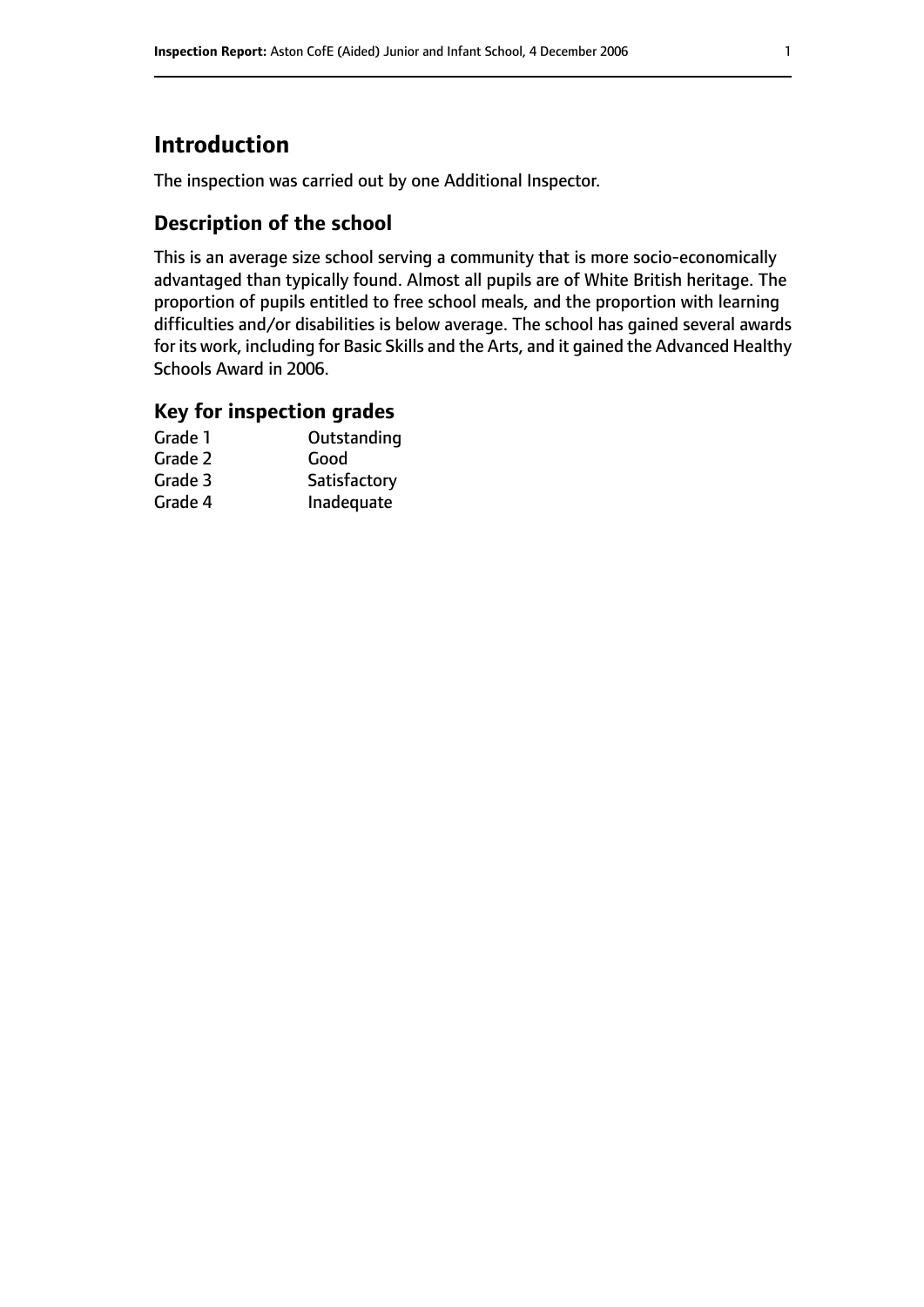# **Overall effectiveness of the school**

#### **Grade: 2**

This is a good school with outstanding features. Central to its success is its extremely caring ethos and the way in which all pupils and their families are valued members of the school community. The attention given to ensuring that pupils are safe, secure, kept healthy and well-cared for is outstanding. Relationships between adults and pupils are very good and pupils feel able to talk to adults about any problems, knowing that they will receive strong support. Pupils are given many opportunities to develop personally and they respond with great maturity and enthusiasm, making a very strong contribution to school life. Pupils are happy, confident, positive, outgoing and their behaviour is excellent. Attendance is above average. Pupils' outstanding personal development is a reflection of the high quality provision to promote this.

Pupils achieve well academically. They start school in Reception with standards that are above national expectations, make good progress in their learning and by Year 6, reach well above average standards. This is because teaching is good and the curriculum is outstanding. As well as ensuring that pupils acquire good literacy and numeracy skills, the curriculum promotes rich and creative experiences. The arts have a high profile and pupils enthuse about the many visits they make. The learning environment is stimulating and vibrant. The quality of provision in the Foundation Stage is good, despite it being in a state of transition because of a change of staffing.

Good leadership and management contribute strongly to the school's success. The headteacher leads the school very well. She sets the tone of high expectations for pupils' personal and academic well-being and gives strong direction in a warm and caring way that has secured the full support of staff, governors and parents. Good monitoring means that the school's strengths and areas requiring development are well known, although its judgements of the quality of its pastoral areas and the curriculum are too modest. A strong feature of school management is the extent to which pupils' and parents' views are sought and taken into account when checking its effectiveness. However, although pupils' attainment is assessed and monitored thoroughly, the systems, although detailed, do not result in easily accessible, clear and comprehensive enough information about how pupils are progressing. As a result, the value of this information to help teachers guide and improve pupils' progress still further is diminished. Nevertheless, the school functions efficiently and effectively. It has improved well since its last inspection and provides good value for money. Its capacity to improve further is strong.

#### **What the school should do to improve further**

• Improve the systems for monitoring pupils' progress so these give clear and easily accessible information for teachers to provide pupils with more detailed accurate academic guidance.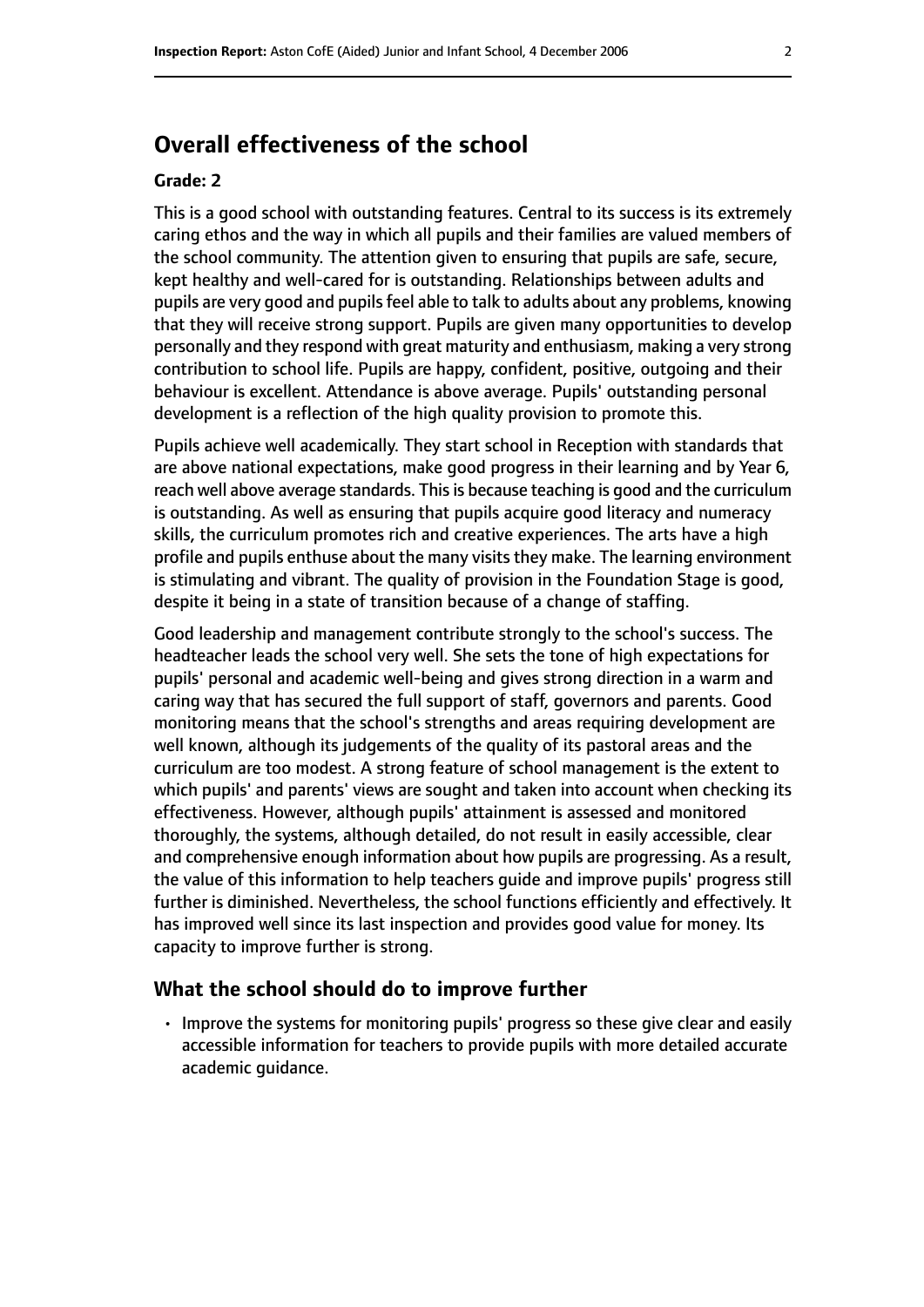# **Achievement and standards**

#### **Grade: 2**

Pupil's achievement is good. Children in the Foundation Stage progress well because of the stimulating but secure environment provided for them. The large majority meet, and many exceed, the goals set for children of that age. Key Stage 1 standards are consistently above average, stronger over the past few years in writing than in reading and mathematics because of a particular focus on developing writing skills. Pupils acquire a good early grounding in literacy and numeracy. At Key Stage 2, standards are generally high, and in 2005 they were exceptionally so. Virtually all Year 6 pupils gained the expected levels and three-quarters gained a higher level. The drop in results at Key Stage 2 in 2006 was partly because this group of pupils had lower Key Stage 1 results than the group in 2005. However, some pupils did not achieve as expected because they performed less well in the tests than they had done in their previous classwork. Nevertheless, all groups of pupils, including those with learning difficulties and/or disabilities, make good gains in knowledge and understanding across the school and current standards are well above average. Pupils' high standards of literacy and numeracy also help them to make good progress in other subjects. Good achievement is also evident in creative subjects; work in art is of a very high standard.

# **Personal development and well-being**

#### **Grade: 1**

Pupils' personal development, including their spiritual, moral, social and cultural development, is outstanding. Children love school. 'Fun, enjoyable, interesting, safe and loving', are just some of the words they use to describe it. They are stimulated and excited by the opportunities provided for them and respond with commitment and enthusiasm. They feel safe and secure and as a result are confident and friendly. They know that their views are valued. Even children in the Foundation Stage are asked for their views on important issues. Older children play a significant role in school life. Girls and boys in Year 6 answer the telephone at lunchtimes as well as caring for and entertaining younger pupils. The school council, run by the pupils themselves, is very effective. Members have interviewed firms competing to provide playground equipment, as well as prospective staff. Pupils have an excellent understanding of how to keep healthy. They can explain what constitutes a sensible diet very well. Pupils' very good attitudes and maturity and their good basic skills set them up well for their future.

# **Quality of provision**

#### **Teaching and learning**

#### **Grade: 2**

Teachers are effective in their work. They have clear expectations of pupils' work and behaviour and these are understood by pupils. They plan interesting tasks and make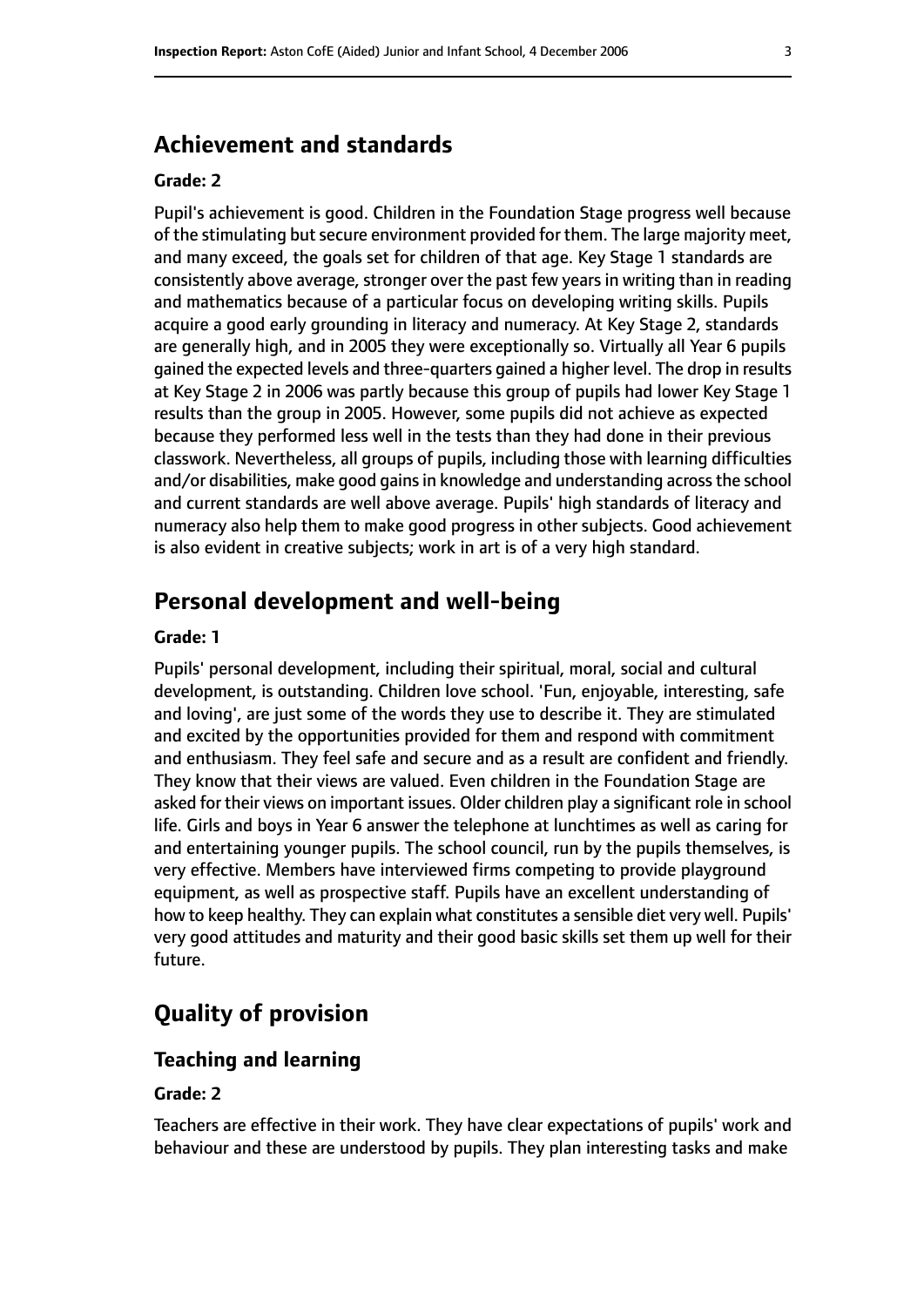sure that pupils know what they should be learning from them. Their class management skills are good and pupils respond very well. They are keen, enthusiastic learners who work hard and take a pride in their achievements. In the most effective lessons, teachers take full account of the range of abilities in the class and so make sure all make good progress. In a few lessons, however, information about pupils' standards and progress is not used to set work that is at the right level for them, especially for higher attainers and this means that they do not consistently reach the standards they are capable of. Lower attaining pupils and those with learning difficulties and/or disabilities are generally well supported both by teachers and teaching assistants. There are some good examples of teachers giving clear feedback to pupils on strengths and weaknesses in their work and pupils using this information to improve it.

#### **Curriculum and other activities**

#### **Grade: 1**

The curriculum promotes the basic skills of literacy, numeracy and information and communication technology very effectively. It also promotes enjoyment of, and participation in, the arts exceptionally well. The high standard of art work on display helps to make the school a rich and vibrant learning environment. Music is a strong feature of school life with a good number of pupils learning to play instruments. Another strength of the curriculum is the way pupils' first hand experiences gained through visits form the basis of much of their learning. This increases interest and relevance. The curriculum also promotes pupils' personal development well. The school's award for the arts is a mark of recognition for its outstanding curriculum.

#### **Care, guidance and support**

#### **Grade: 2**

Excellent provision is made for the pastoral care of pupils. Adults, with their caring and supportive relationships, are good examples for pupils. The impact of this is seen in the extent to which pupils feel secure and well looked after and in the way older pupils care for younger ones. There is very good liaison with external agencies and with parents over matters of care. A very positive feature of the support given to pupils with learning difficulties and/or disabilities is they way they are involved in the reviews of their progress. Appropriate arrangements are in place to protect pupils and promote their health and safety. On the academic side, a lot of information is collected about the standards pupils are attaining and there is some tracking of the progress they are making, especially in writing and mathematics. However, the wealth of information is not organised in a way that gives clear, easily accessible information about progress to help senior leaders ensure that teachers provide accurate academic guidance for their pupils. This is why care, guidance and support are good overall, rather than outstanding.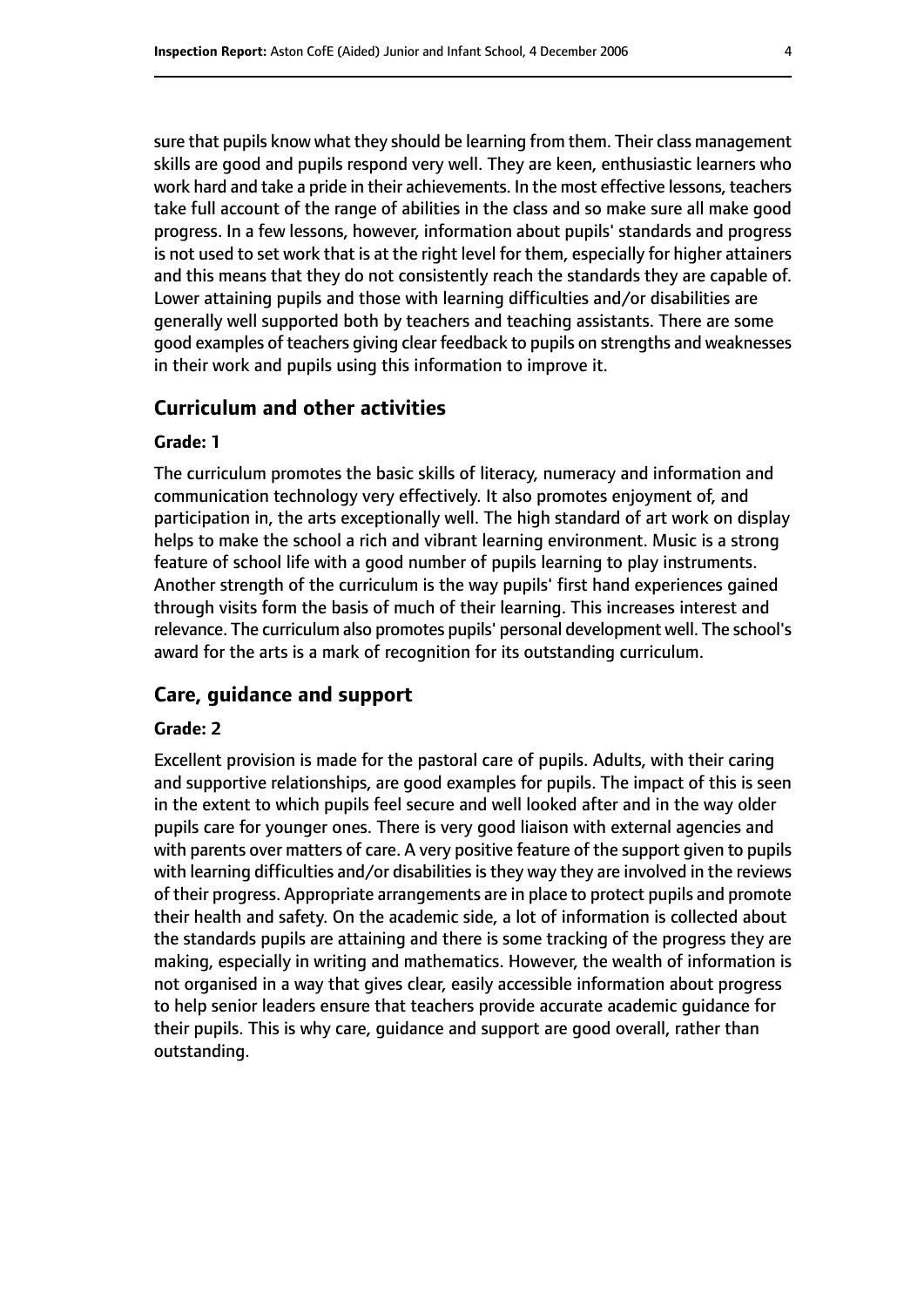# **Leadership and management**

#### **Grade: 2**

The headteacher's very good leadership and management is a key factor in the school's success. Her strong commitment to the pupils and to providing a high quality of education for them is evident and forms the ethos of the school. She promotes a very harmonious school community. All concerned with the school think highly of it and the extent to which both parents' and pupils' views are sought is exceptional. The effectiveness of the school is monitored accurately in a variety of ways, especially by senior leaders. Action taken as result of this has had a positive impact, such as in improving aspects of information and communications technology teaching. However, school leaders have not ensured that systems for monitoring pupils' progress are effective enough. Governors carry out their responsibilities well and they monitor the work of the school, although they do not always focus sharply enough on measuring improvement through pupils' progress. Nevertheless, this good school, which provides well for its pupils, is continually seeking ways to improve further.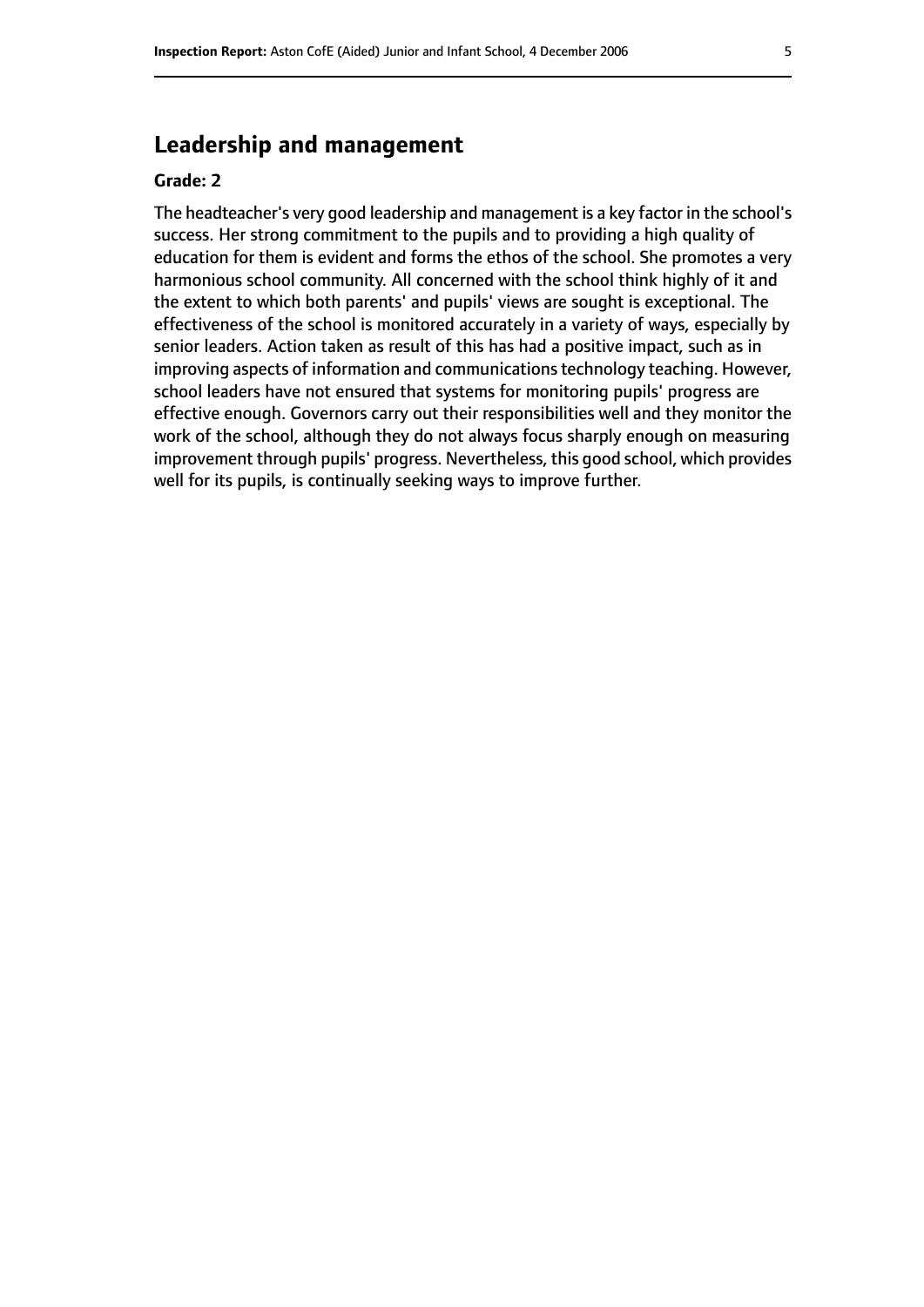**Any complaints about the inspection or the report should be made following the procedures set out inthe guidance 'Complaints about school inspection', whichis available from Ofsted's website: www.ofsted.gov.uk.**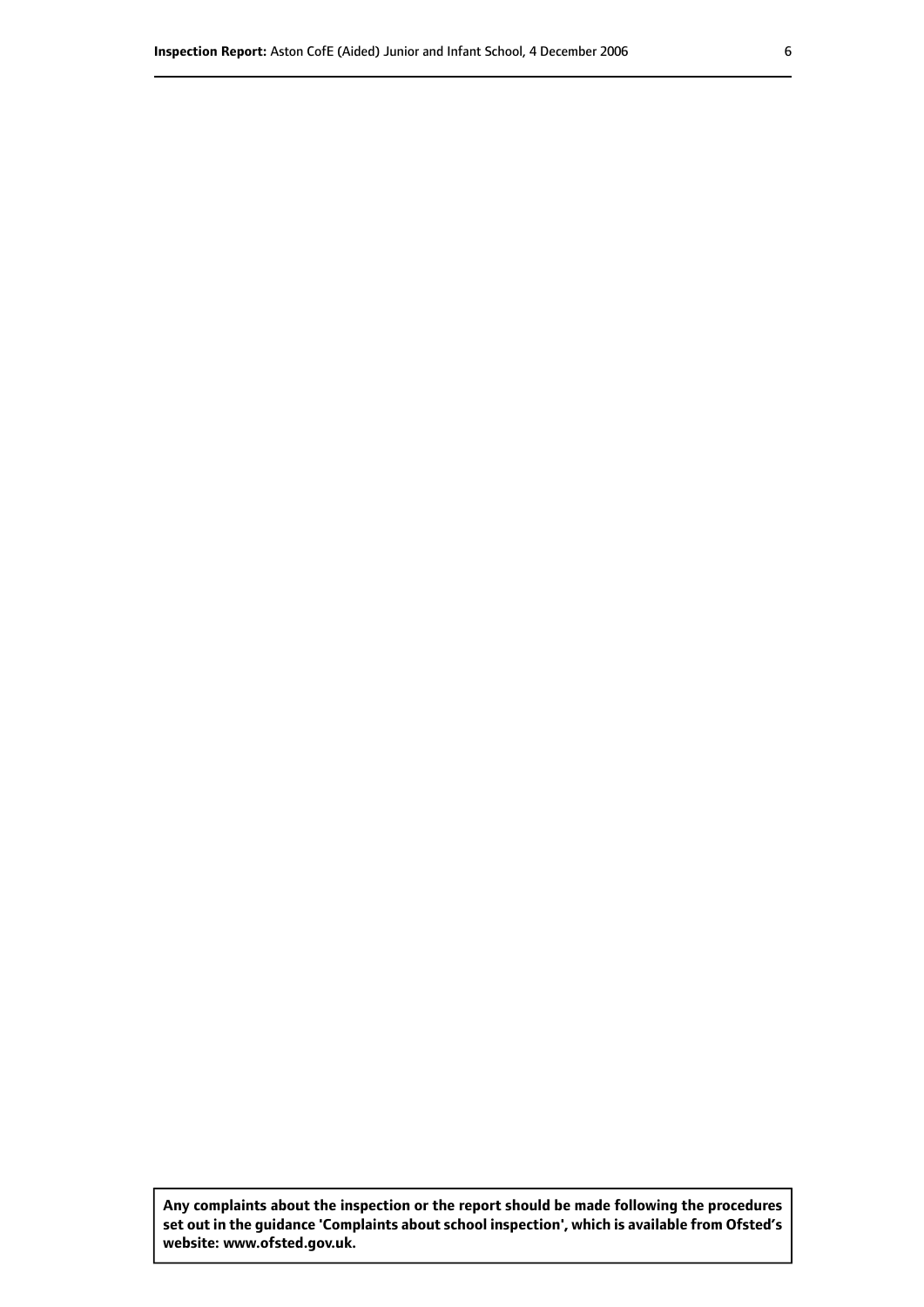# **Inspection judgements**

| Key to judgements: grade 1 is outstanding, grade 2 good, grade 3 satisfactory, and grade 4 | <b>School</b>  |
|--------------------------------------------------------------------------------------------|----------------|
| inadeauate                                                                                 | <b>Overall</b> |

# **Overall effectiveness**

| How effective, efficient and inclusive is the provision of education, integrated<br>care and any extended services in meeting the needs of learners? |     |
|------------------------------------------------------------------------------------------------------------------------------------------------------|-----|
| How well does the school work in partnership with others to promote learners'<br>well-being?                                                         |     |
| The quality and standards in the Foundation Stage                                                                                                    |     |
| The effectiveness of the school's self-evaluation                                                                                                    |     |
| The capacity to make any necessary improvements                                                                                                      |     |
| Effective steps have been taken to promote improvement since the last<br>inspection                                                                  | Yes |

# **Achievement and standards**

| How well do learners achieve?                                                                               |  |
|-------------------------------------------------------------------------------------------------------------|--|
| The standards <sup>1</sup> reached by learners                                                              |  |
| How well learners make progress, taking account of any significant variations between<br>groups of learners |  |
| How well learners with learning difficulties and disabilities make progress                                 |  |

# **Personal development and well-being**

| How good is the overall personal development and well-being of the<br>learners?                                  |  |
|------------------------------------------------------------------------------------------------------------------|--|
| The extent of learners' spiritual, moral, social and cultural development                                        |  |
| The behaviour of learners                                                                                        |  |
| The attendance of learners                                                                                       |  |
| How well learners enjoy their education                                                                          |  |
| The extent to which learners adopt safe practices                                                                |  |
| The extent to which learners adopt healthy lifestyles                                                            |  |
| The extent to which learners make a positive contribution to the community                                       |  |
| How well learners develop workplace and other skills that will contribute to<br>their future economic well-being |  |

# **The quality of provision**

| $\Box$ How effective are teaching and learning in meeting the full range of the $\Box$<br>  learners' needs?        |  |
|---------------------------------------------------------------------------------------------------------------------|--|
| $\mid$ How well do the curriculum and other activities meet the range of needs<br>$\mid$ and interests of learners? |  |
| How well are learners cared for, guided and supported?                                                              |  |

 $^1$  Grade 1 - Exceptionally and consistently high; Grade 2 - Generally above average with none significantly below average; Grade 3 - Broadly average to below average; Grade 4 - Exceptionally low.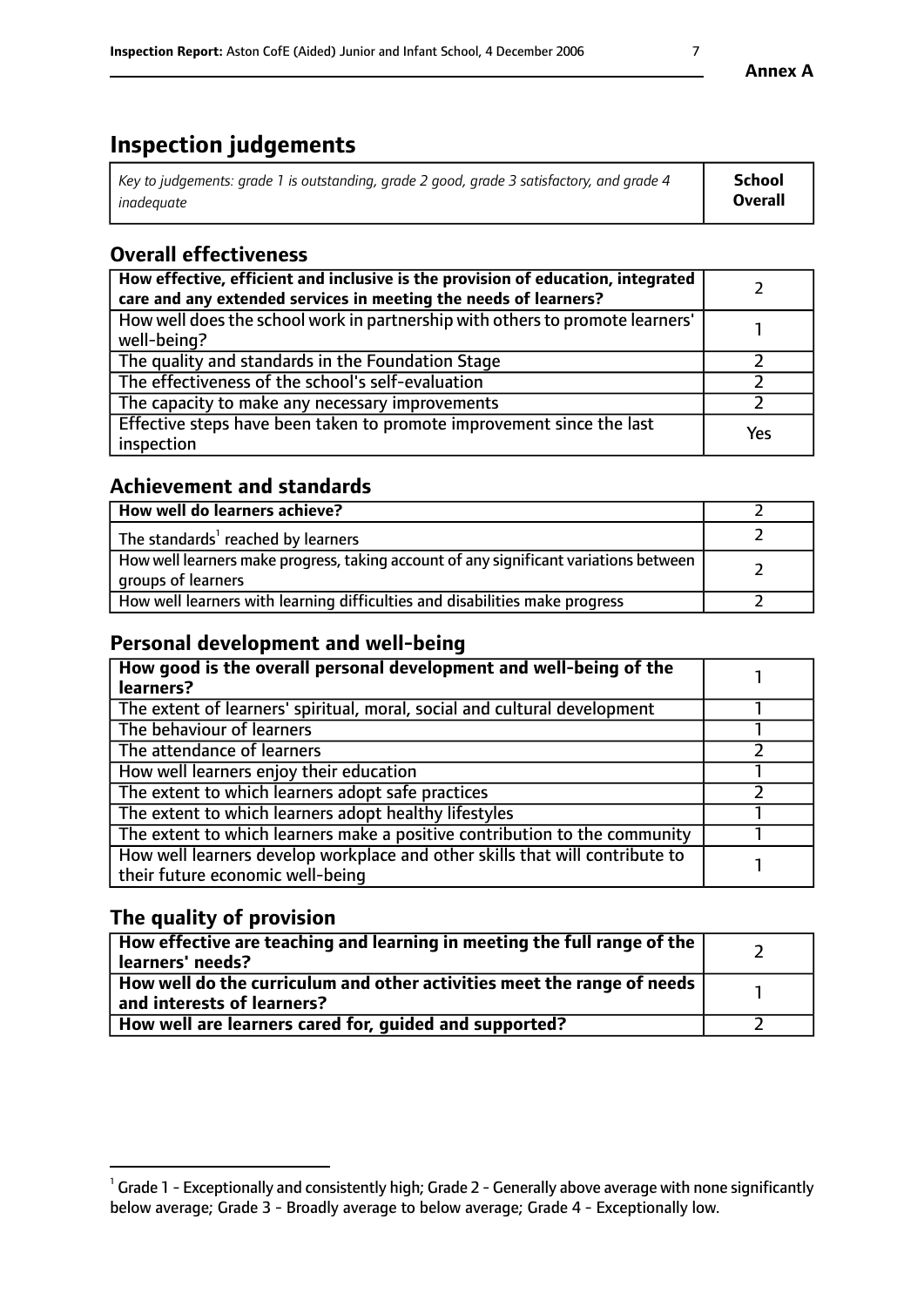# **Leadership and management**

| How effective are leadership and management in raising achievement<br>and supporting all learners?                                              |               |
|-------------------------------------------------------------------------------------------------------------------------------------------------|---------------|
| How effectively leaders and managers at all levels set clear direction leading<br>to improvement and promote high quality of care and education |               |
| How effectively performance is monitored, evaluated and improved to meet<br>challenging targets                                                 |               |
| How well equality of opportunity is promoted and discrimination tackled so<br>that all learners achieve as well as they can                     |               |
| How effectively and efficiently resources, including staff, are deployed to<br>achieve value for money                                          | $\mathcal{P}$ |
| The extent to which governors and other supervisory boards discharge their<br>responsibilities                                                  |               |
| Do procedures for safeguarding learners meet current government<br>requirements?                                                                | Yes           |
| Does this school require special measures?                                                                                                      | <b>No</b>     |
| Does this school require a notice to improve?                                                                                                   | <b>No</b>     |